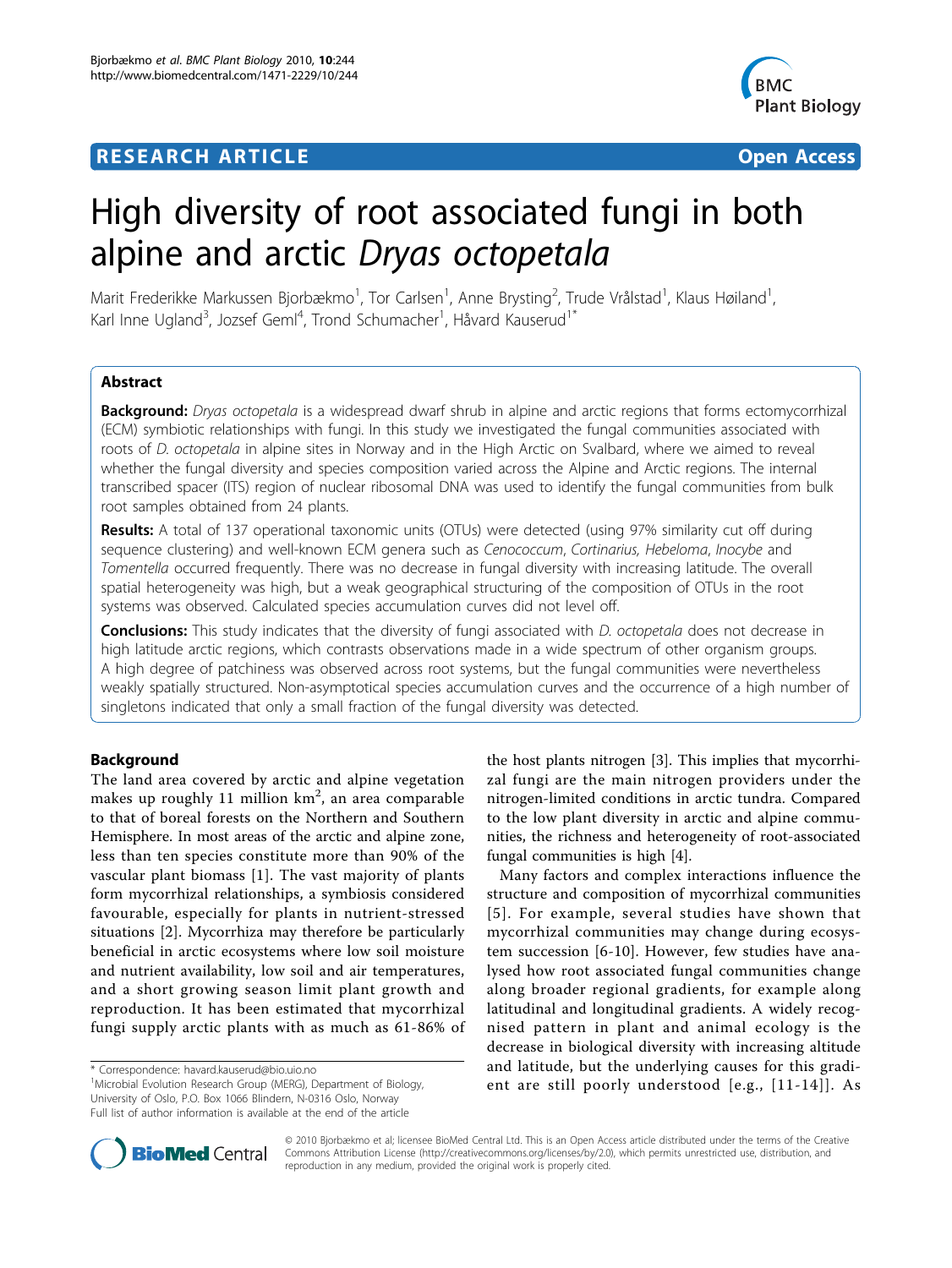pinpointed by Allen et al. [[15](#page-10-0)], such patterns are almost unexplored in mycorrhizal fungi (but see [[16\]](#page-10-0)).

Ectomycorrhiza (ECM) is most common on woody perennial plants. In heath and tundra areas of arctic and alpine environments the long-lived dwarf shrub Dryas octopetala (Rosaceae) is of particular ecological significance [[2](#page-10-0),[17](#page-10-0)]. Dryas octopetala have been found to be associated with many different ECM fruiting bodies [[4,18,19](#page-10-0)]. Väre et al. [[20\]](#page-10-0) revealed by light microscopy that D. octopetala in western Spitsbergen (Svalbard) was symbiotic with 15 ECM fungal species. In a recent study by Ryberg et al. [[21\]](#page-10-0), the ECM diversity of D. octopetala and Salix reticulata in an alpine cliff ecosystem in northern Sweden was investigated using molecular methods. This survey documented a species rich fungal community dominated by Cenococcum geophilum, Thelephoraceae spp., Cortinarius spp., and Sebacinales spp. However, despite the ecological significance of fungi in arctic and alpine habitats, and that the documentation of fungal diversity in these climatic regions is of great importance due to global climatic changes, this is a sparsely investigated field.

The main aims of this study were to characterise the diversity of the fungal communities associated with roots of D. octopetala and to analyse the variation and change in the fungal communities, from alpine areas in the Central and Northern parts of Norway to the High Arctic in Svalbard. The following questions were asked: 1) Does the diversity of root associated fungi decrease towards arctic regions, as is the case for many other organism groups? 2) Is the fungal species composition different in arctic regions compared to more southern areas?

The fungal diversity was analysed by cloning and sequencing of ITS fragments from pooled root samples, and DNA similarity searches against UNITE [[22](#page-10-0)] and GenBank [\[23](#page-10-0)]. In addition, a collection of ITS reference sequences were obtained from basidiocarps collected in arctic regions in order to improve the reference sequence library.

# Methods

#### Material

Twenty-four Dryas octopetala plants from four main localities situated on mainland Norway and Svalbard were sampled during the summers of 2006 and 2007 (Figure [1,](#page-2-0) Table [1\)](#page-2-0). At each main locality, plants were sampled from three sub-localities (6 m  $\times$  6 m), each separated by approximately one kilometre. From each sub-locality, two plants with a well-defined and comparable spatial distribution of the root systems were excavated and stored in a cooling bag. Within 24 hours, the root systems were carefully rinsed under tap water, followed by distilled water  $(dsH<sub>2</sub>O)$ . Approximately 40-50 mg of root fragments with living ECM root tips were detached from the cleaned root systems under a dissection microscope, and pooled in a 2 mL Eppendorf tube containing 1000 μl 2mM cetyltrimethylammonium bromide (CTAB) buffer. The samples were stored at -20°C until DNA extraction. Basidiocarps found within and in close proximity to the sub-localities were collected and determined to species. The 32 basidiocarps were dried at approximately 40°C and stored at room temperature until DNA-extraction. Supplementary samples from 157 specimens of arctic fungi deposited at the Natural History Museum, University of Oslo (O) were also included in the study. The list of basidiocarps is presented in Additional file [1](#page-9-0).

#### Molecular methods

Prior to DNA extraction, the pooled root samples were crushed with tungsten carbide beads for 2 min at 20Hz on a mixer mill (MM301, Retsch GmbH & Co, Haan, Germany). After two freeze-thaw steps (-80°C for 10 min) each sample was split into three Eppendorf tubes, of which one was used for further DNA extraction. DNA from the roots was first extracted with a 2mM CTAB miniprep method [[24\]](#page-10-0) using the modified protocol published by Gardes and Bruns [\[25](#page-10-0)]. The DNA was subsequently purified with the commercially available kit E.Z.N.A. Blood Kit (E.Z.N.A.® Blood DNA Kit; Omega Bio-Tek, Doraville, GA) according to the manufacturer's protocol. DNA from the basidiocarps was extracted using the method above with minor modifications: DNA was resuspended in 60  $\mu$ l dsH<sub>2</sub>O at the final step of extraction, and DNA templates were diluted 20 × before PCR amplification.

PCR amplification was performed using the fungal specific primers ITS1F and ITS4 [[25,26\]](#page-10-0). The fidelity enzyme DyNAzyme EXT (Finnzymes Oy, Espoo, Finland) was employed according to the manufacturer's protocol. PCR was run in 25 μl reactions containing 16.5 μl of 10  $\times$  diluted template DNA and 8.5 μl reaction mix (2.5 μl EXT buffer, 2.5 μl dNTPs (2mM), 1.5 μl ITS1F primer (5 μM), 1.5 μl ITS4 primer (5 μM), and 0.5 μl DyNAzyme EXT). The PCR amplification conditions were as follows: 4 min at 94°C, followed by 35 cycles of 25 s at 94°C, 30 s at 52°C and 2 min at 72°C, followed by the final extension step for 10 min at 72°C before storage at 4°C. An elongated (i.e., 2 min) extension step was used to further minimise recombinant sequences (i.e. lower the frequency of incomplete ITS fragments present after each temperature cycle). PCR products (5 μl of each) were separated on agarose gels and stained with EtBr or SYBR\_SAFE nucleic acid stain (Invitrogen Corporation, Carlsbad, CA) to visualise the PCR products prior to cloning. ITS fragments were amplified from the basidiocarps using the same PCR parameters.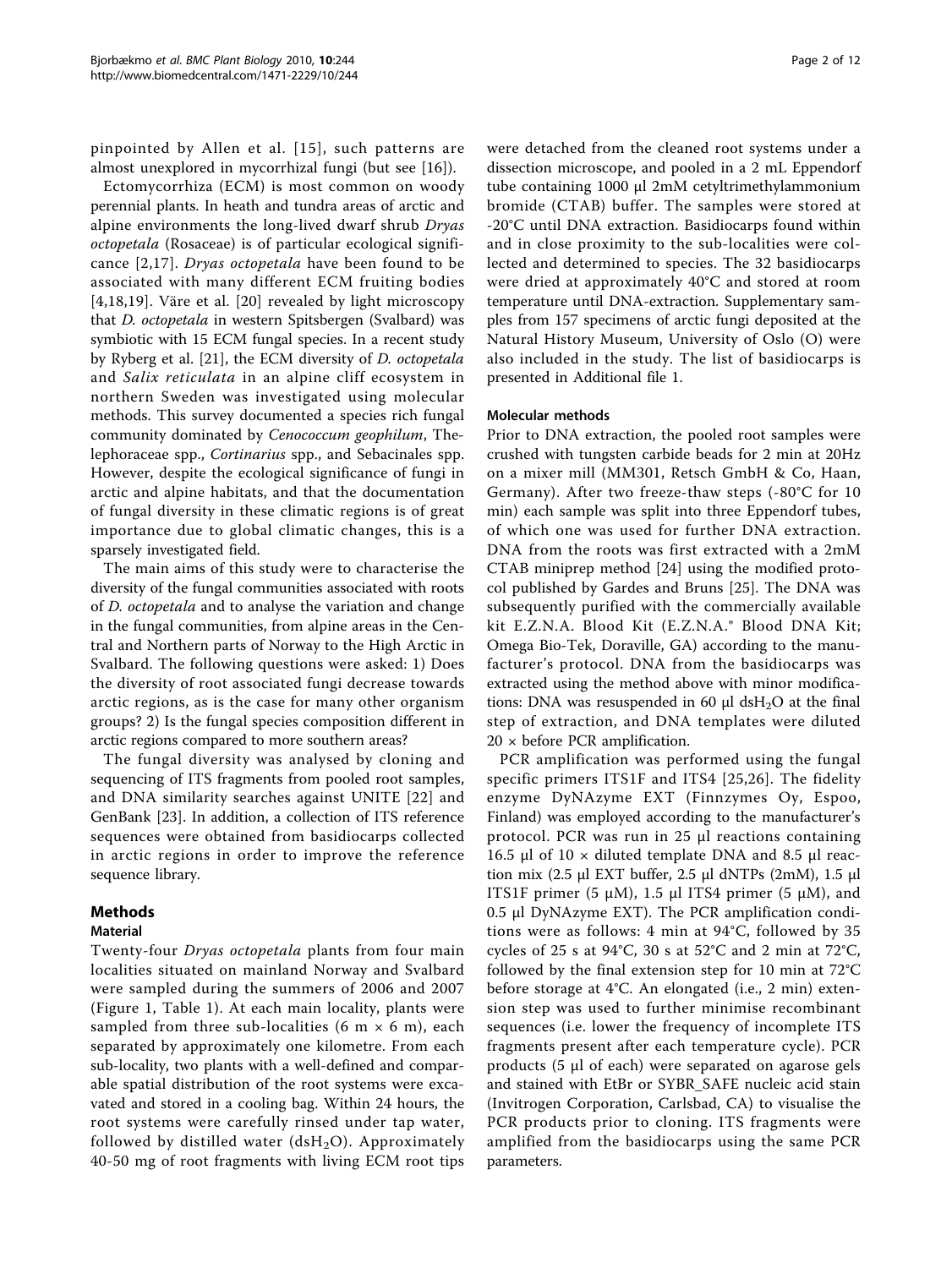<span id="page-2-0"></span>

The ITS fragments from the root samples were cloned with the TOPO TA Cloning kit (Invitrogen Corporation, Carlsbad, CA) using blue-white screening according to the manufacturer's manual. The clones were grown overnight in Luria-Bertani (LB) media amended with 50 μg/mL of ampicillin. From each plant root system, 32 bacterial colonies, representing cloned fragments, were subjected to PCR reactions with the vector primers T7

as template. The PCR amplification program was as follows: 5 min at 94°C followed by 30 cycles of 30 s at 94°C, 45 s at 52°C and 1.5 min at 72°C, followed by 7 min at 72°C before storage at 4°C. The PCR products were visualised on EtBr or SYBR\_SAFE-stained gels and 24 randomly chosen cloned ITS fragments from each root system were sequenced, and visualised on an ABI

#### Table 1 Localities

| Main locality         | <b>Sub-localities</b>    | Lat.   | Long.  | Elev. <sup>1</sup> | $M$ July <sup>2</sup> | MJan <sup>3</sup> |
|-----------------------|--------------------------|--------|--------|--------------------|-----------------------|-------------------|
| Finse (Alpine)        | F1: Kvannjolsnuten       | 60.608 | 7.549  | 1440               | $7.0^{\circ}$ C       | $-10.1^{\circ}$ C |
|                       | F2: Sandalsnuten         | 60.615 | 7.520  | 1480               |                       |                   |
|                       | F3: Jomfrunuten          | 60.604 | 7.519  | 1394               |                       |                   |
| Ny-Ålesund (Arctic)   | N1: By Zeppelinfiellet   | 78.913 | 11.924 | 91                 | $4.9^{\circ}$ C       | $-13.9^{\circ}$ C |
|                       | N2: West of Bayelva      | 78.934 | 11.835 | 20                 |                       |                   |
|                       | N3: Sw of Knutsengheia   | 78.939 | 11.802 | 36                 |                       |                   |
| Longyearbyen (Arctic) | S1: Endalen              | 78.189 | 15.781 | 34                 | $5.9^{\circ}$ C       | $-15.3^{\circ}$ C |
|                       | S2: Longyeardalen        | 78.201 | 15.586 | 124                |                       |                   |
|                       | S3: Bjørndalen           | 78.231 | 15.333 | 30                 |                       |                   |
| Tromsø (Alpine)       | T1: Fløyfjellet          | 69.622 | 19.004 | 421                | $12.0^{\circ}$ C      | $-4.5^{\circ}$ C  |
|                       | T2: Lyngen               | 69.694 | 20.778 | 180                |                       |                   |
|                       | T3: Lyngen, Steinfjellet | 69.752 | 20.739 | 140                |                       |                   |

Information about the localities where Dryas octopetala root systems were sampled.

<sup>1</sup>Elevation in metres above sea level. <sup>2</sup>Mean July temperature at main localities. <sup>3</sup>Mean January temperatures at main localities (temperature information from Norwegian Meteorological Institute).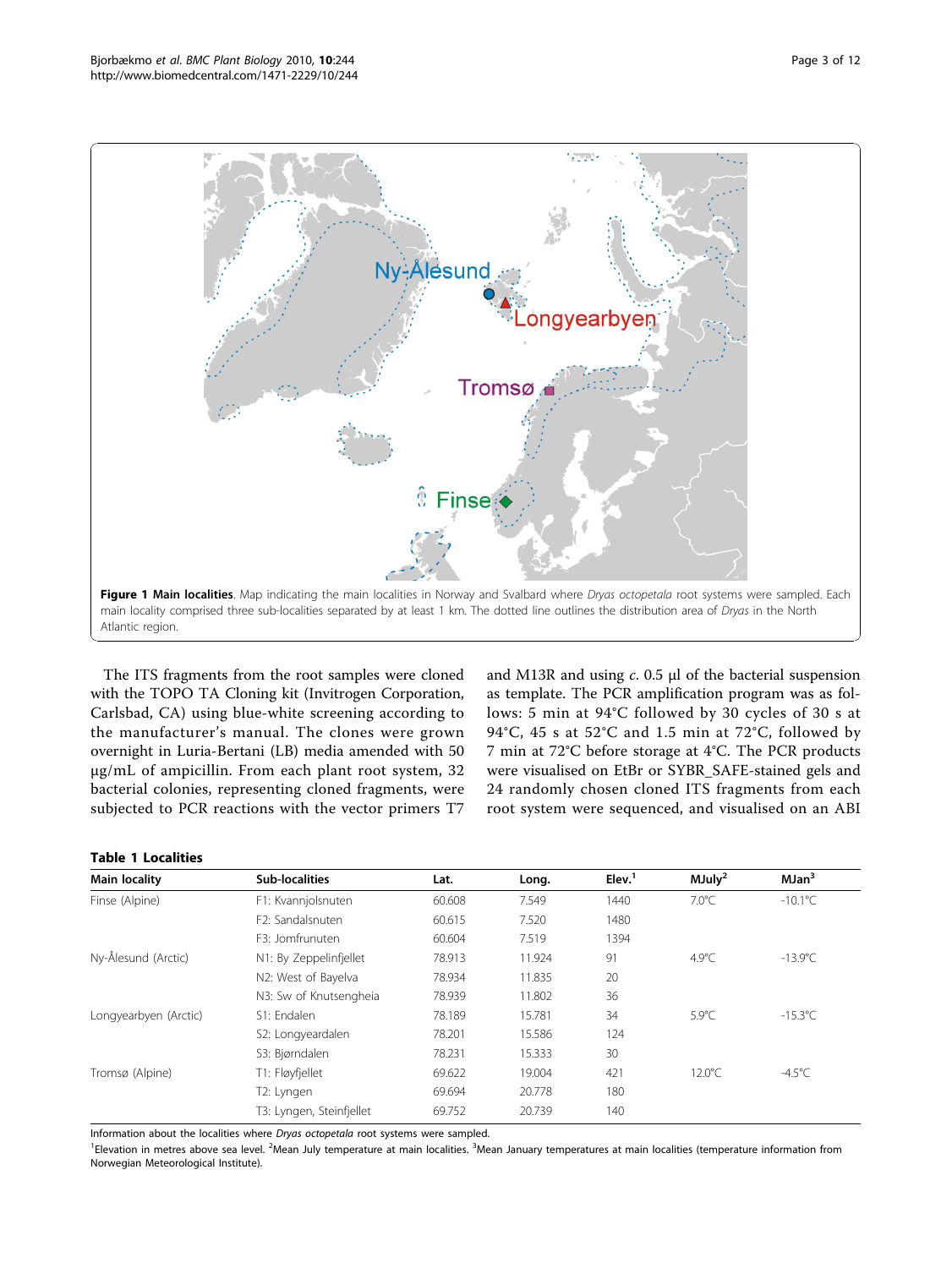3730 DNA analyser (Applied Biosystems, Foster City). ITS amplicons from all reference basidiocarps were sequenced directly in both directions using primers ITS1F and ITS4, and visualised on an ABI 3730 DNA analyser.

All unique sequences as well as reference sequences have been accessioned in GenBank (see Additional files [1](#page-9-0) and [2](#page-9-0) for details).

# Sequence analyses

All sequence chromatograms were inspected manually and assembled in the program BioEdit Sequence Alignment Editor v.7.0.5 [[27](#page-10-0)]. To control for potential chimaerical sequences, the alignment of 576 sequences was first inspected visually in order to detect sequences with recombination breakpoints, including non-coherent ITS1 and ITS2 types where ITS1 was identical to ITS1 of one genotype while ITS2, of the same sequence, was identical to ITS2 of another genotype. Identical ITS sequences detected in multiple root samples were considered authentic sequences while sequences detected only once (singletons) were controlled further by performing separate BLASTn searches [[23](#page-10-0)] of the ITS1 and ITS2 regions. If there was consistency between the search results of ITS1 and ITS2 (i.e. ITS1 and ITS2 matched to the same species or genera), the ITS sequence was considered non-chimaerical. When discovered, chimaerical sequences were substituted with new (and controlled) sequences in order to obtain 24 nonchimaerical sequences from each root system.

Identical sequences were identified using ClustalW in BioEdit and a reduced dataset was constructed, including only sequences considered as unique. Artificial mutations introduced during the PCR process may occur using the cloning approach, which may lead to an overestimation of the molecular variation [\[28\]](#page-10-0). Therefore, single sequences with unique mutations but otherwise identical to other sequences amplified from the same root system, were not accepted as authentic unless more than two such mutations occurred in the same sequence [see [[29\]](#page-10-0) for a more thorough rationale for this approach]. In those cases where only two sequences amplified from the same root system were identical, except for one or two mutations, a consensus sequence was generated (using e.g. 'Y' when a 'C' occurred in one sequence and a 'T' in the other). Unique sequences were grouped into operational taxonomic units (OTUs) by performing a contig assembly in Sequencher v.4.1.4 (GeneCodes, Ann Arber, Michigan, USA) based on a 97% similarity criterion. All unique sequences in the reduced dataset were examined by BLASTn searches. In addition, local searches against the UNITE database [[22](#page-10-0)] and against the 189 ITS basidiocarp sequences obtained in this study were performed.

ITS sequences with taxonomic affinity to the same genera were grouped into separate sub-alignments that also included the most similar accessions from GenBank or UNITE. Such alignments were established for the 11 most frequent and widespread taxonomic groups, mainly at the genus level, using ClustalW and manual adjustments. In addition, sequences from the reference basidiocarps were included in the sub-alignments.

OTUs were named based on the most similar accessions from GenBank, UNITE or basidiocarp sequences generated in this study. In cases with ≥97% similarity, the OTU was given a species name; in cases with <97% similarity, the OTU was given a genus name (e.g., Tomentella sp.1); in cases with <90% similarity, the OTU was given family or ordinal names (e.g., Cantharellales 1).

#### Statistical analyses

Analysis of variance (ANOVA) was performed to reveal whether the average number of OTUs per rot systems differed between the main localities.

Phylogenetic analyses were conducted on the 11 subalignments using the maximum parsimony criterion in PAUP\* (Phylogenetic Analysis Using Parsimony \*and other methods) v.4.0  $\beta$ 10 [\[30\]](#page-10-0). A heuristic search with random stepwise addition of sequences, 10 replicates, and TBR (Tree Bisection and Reconnection) branch swapping was performed in order to improve the chances of finding the globally optimal solution (finding the most parsimonious trees). Gaps were treated as missing values. Trees were unrooted. All other settings were default. Strict consensus trees were created using TNT v.1.1 [[31\]](#page-10-0) for sub-alignments which resulted in more than one equally parsimonious tree. Collapsing rule was set to minimum length = 0. Jackknife branch support values were produced in TNT using random addition of sequences, 1000 search replicates, and cutoff value of 50%.

Detrended correspondence analysis (DCA) [\[32,33](#page-10-0)] and global non-metric multidimentional scaling (GNMDS) [[34,35\]](#page-10-0) ordinations were applied *in parallel* according to the procedure used by Økland et al. [[36\]](#page-10-0) to extract the main gradients in fungal OTU composition based on the presence/absence dataset of fungal OTUs in the 12 sub-localities, and in the 24 plant root systems. Congruent ordinations by the two methods were considered an indication that the main compositional gradients had been successfully recovered. The DCA calculations were performed in the vegan package v.1.9-13 [\[37](#page-10-0)] in R software, v.2.4.1 [[38](#page-10-0)]. Detrending by segments and non-linear rescaling options were used to avoid arch and edge effects of correspondence analysis (CA) ordination [\[39](#page-10-0)]. The DCA ordination axes were scaled in standard deviation (S.D.) units. GNMDS were run using R software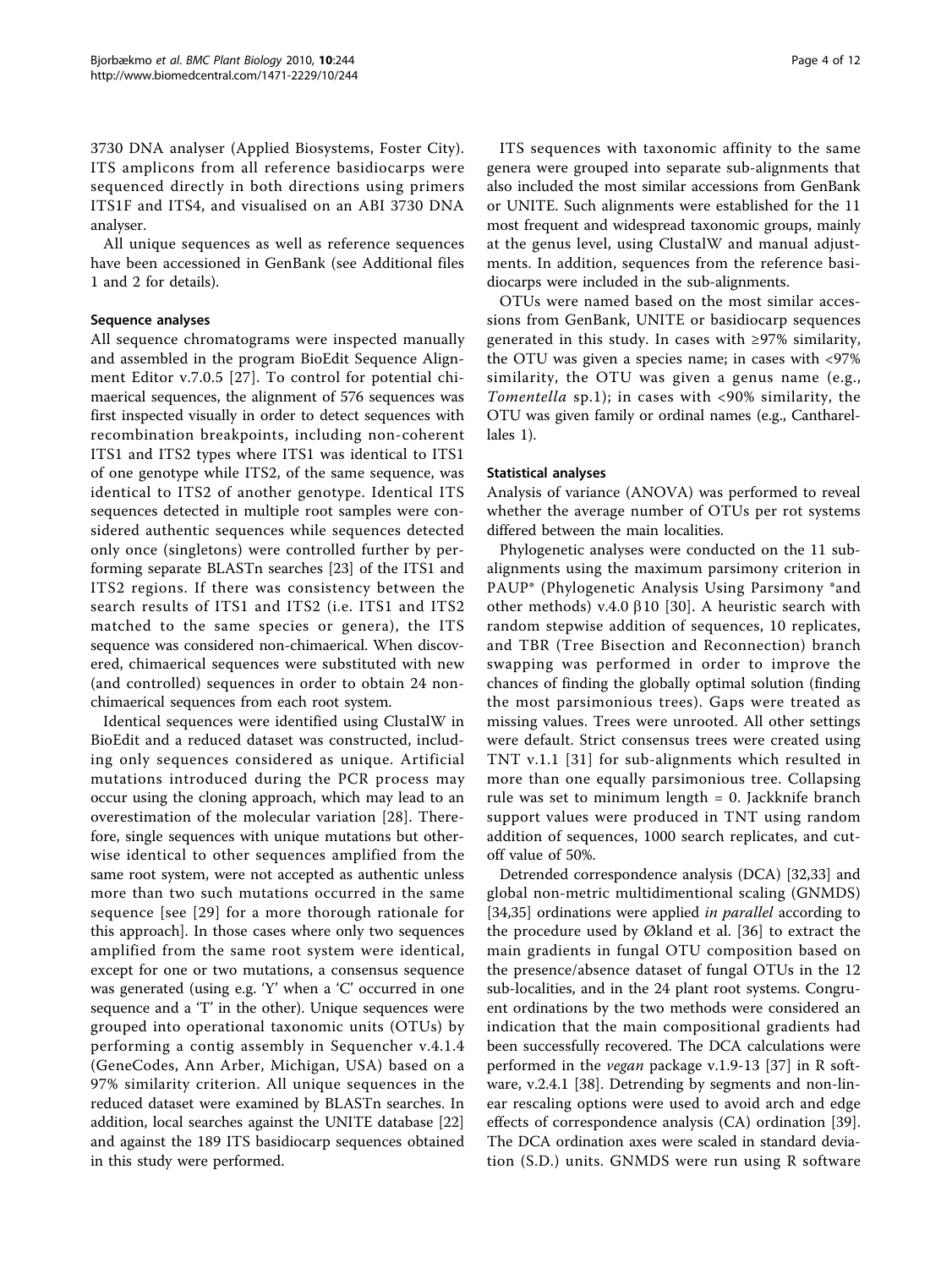v.2.4.1, including packages vegan v.1.9-13 and MASS, using functions vegdist, initMDS, isoMDS, and postMDS, with options: dimensionality = 2; dissimilarity measure = percentage dissimilarity (Bray-Curtis) which with qualitative data reduces to Sørensen's index of dissimilarity [[40](#page-10-0)], standardised by division with species maxima; minimum number of starting configurations = 100, of which one was the DCA; maximum number of iterations = 1000; stress reductions ratio for stopping iteration procedure = 0.99999. Solutions were not accepted unless reached from at least two different starting configurations. The degree of correspondence between axes obtained by DCA and GNMDS was tested by Kendall's rank correlation coefficients between scores along the first two DCA axes and the two GNMDS axes. All ordination diagrams were made by ArcView [\[41\]](#page-10-0).

Species-accumulation curves and estimates of total OTU richness (OTU richness is hereafter referred to as species richness) of fungi associated with D. octopetala within the main localities, as well as in the entire study area, were calculated as proposed by Ugland et al. [[42](#page-10-0)]. Traditional methods [e.g., [[43-45](#page-10-0)]] for calculations of total species richness based on extrapolations from species-accumulation curves tend to underestimate species richness, because the addition of new samples normally leads to a vertical displacement of the speciesaccumulation curve [[42](#page-10-0)]. Unlike the traditional methods, the method developed by Ugland et al. [[42\]](#page-10-0) and Ugland and Gray [[46](#page-10-0)] recognises that heterogeneity in species richness can occur within sub-areas sampled and that this may have important consequences for the estimation of species richness. To estimate species richness in larger areas (i.e., more root systems in this case) than what has been sampled, this method [[42\]](#page-10-0) takes account of the spatial relationship between samples by dividing the sampled area into sub-areas (i.e., root systems). First a species-accumulation curve is obtained for randomised samples of all the single sub-areas, where the root systems were defined as sub-areas for estimating species richness within localities. Then the species-accumulation curve for all combinations of two sub-areas is calculated and the procedure is repeated for all sub-areas. It is the rate of increase of these new (and subsequent) speciesaccumulation curves as more sub-areas are combined that leads to the best estimate of total species (T-S). Thus, from the terminal points of the sub-area plots in the species-accumulation curves, a new T-S curve is obtained. The T-S curve can then be extrapolated to yield an estimate of the probable total number of species (OTUs) in the area. A bootstrapping method, sampling with replacement and re-sampling 100 times, was employed to judge the strength of support for the T-S estimates. Thus, by randomising the T-S estimates, variance measures were achieved.

# Results

# Sequence data

A total of 576 non-chimaerical ITS sequences were obtained, 24 from each of the 24 analysed root systems. Five additional sequences, 0.8% of all obtained sequences, were classified as chimaerical and omitted from further analyses. The 576 sequences represented 264 unique ITS genotypes of which 17 were detected in two or three independent root systems. These genotypes were grouped into 137 OTUs based on a 97% similarity cut-off level. A high proportion of the OTUs (80.4%) were detected in a single root system only, while 9.4% and 3.6% were detected in two and three root systems, respectively. A total of 119 of the 264 unique ITS sequences had 97% sequence similarity or higher to a reference sequence with known taxonomic affinity. Most sequences (81.9%) had best matches against GenBank accessions, 8.0% against UNITE accessions and 10.1% against the collection of reference sequences obtained in this study. The best matches in GenBank/UNITE of all unique sequences are listed in Additional file [2](#page-9-0) and a list of all detected OTUs is presented in Additional file [3.](#page-9-0)

#### Taxonomic distribution

Based on identification by most similar reference sequences, 68.8% of the 576 sequences belonged to Basidiomycota, 30.7% to Ascomycota, 0.35% (two sequences) to Zygomycota, and 0.17% (one sequence) to Glomeromycota (Figure [2a](#page-5-0)). The corresponding numbers of OTUs in the four phyla were 75, 59, 2 and 1, respectively (Figure [2b\)](#page-5-0). As shown in Figure [2a](#page-5-0), Agaricales was the most commonly detected order (28.8% of the 576 sequences), followed by Thelephorales (16.0%), Helotiales (14.1%), and Russulales (10.1%). The corresponding distributions of OTUs in the various orders are presented in Figure [2b.](#page-5-0) ECM genera such as Hebeloma, Cortinarius, Tomentella, and Inocybe were frequently observed in the root systems of *D. octopetala*. It is noteworthy that the dominance of basidiomycetes over ascomycetes was much greater in terms of sequences (Figure [2a\)](#page-5-0) than in terms of OTUs (Figure [2b\)](#page-5-0). This is particularly striking when considering the 'Unknown Ascomycota' group with 19 sequences representing 15 separate OTUs. In contrast, the basidiomycete order Agaricales included 166 sequences that grouped into 26 different OTUs.

The 20 most frequently detected OTUs and their distribution across the four main localities are listed in Table [2.](#page-5-0) A high number of the sequences (92) had taxonomic affinity to Thelephorales, and this order also included most OTUs (27). The two most widespread OTUs had high sequence similarity (>99%) to accessions of Cenococcum geophilum and Phialocephala fortinii (Table [2\)](#page-5-0). Two OTUs, both having best matches to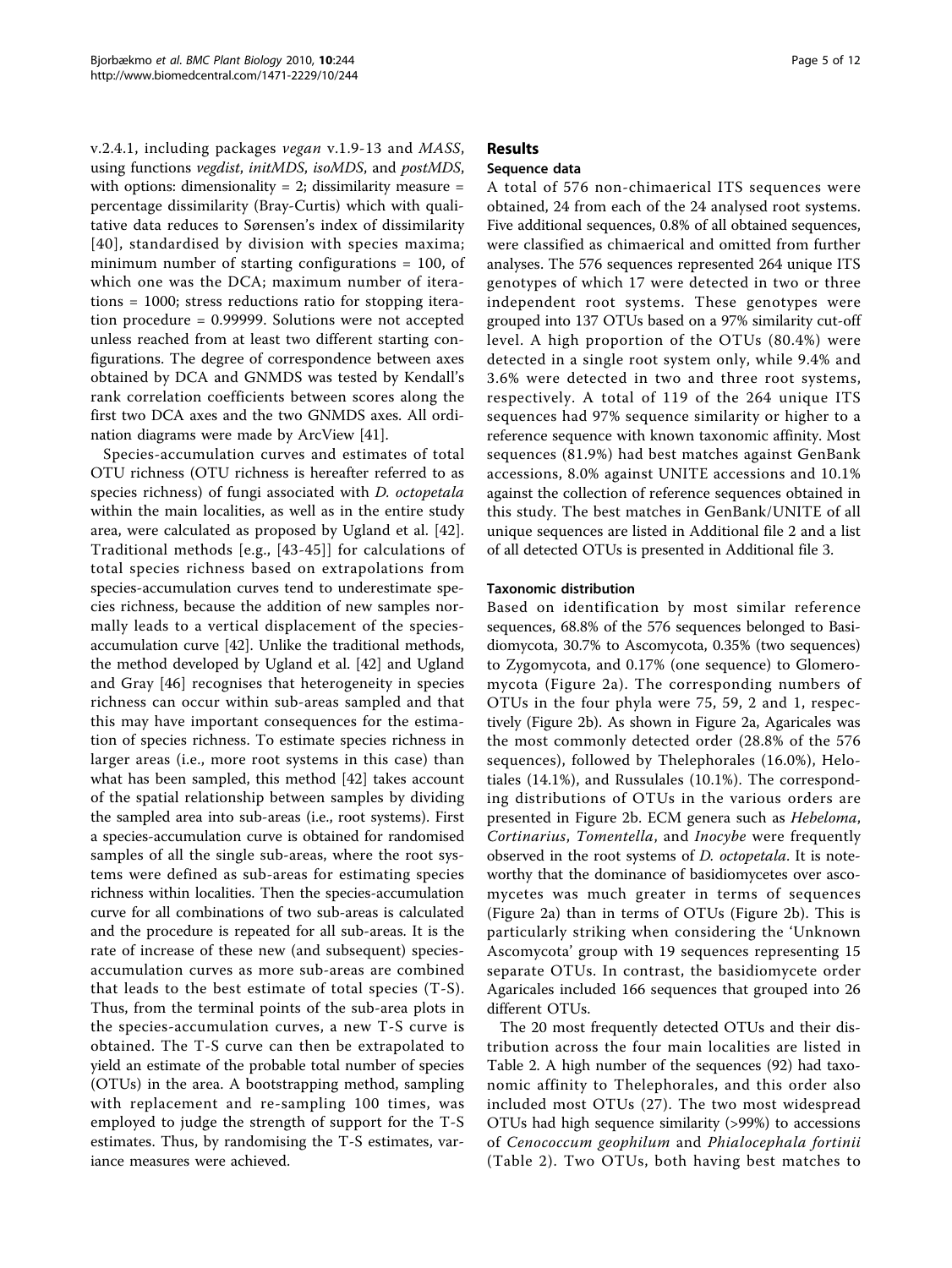<span id="page-5-0"></span>

Cadophora finlandia (98% similarity), were also widespread (Table 2). The OTU 'Cadophora finlandia 1' was detected in samples from the above-mentioned four main localities, while the OTU 'Cadophora finlandia 2' was represented in samples from one sub-locality in Tromsø and in all three Longyearbyen sub-localities.

Another widespread OTU shared 99% similarity to reference sequences of both Cortinarius aff. inconspicuus and C. aff. diasemospermus.

Sub-alignments were constructed for the 11 most frequently detected genera, also including the most similar reference sequences from GenBank or UNITE, in

| OTU <sup>1</sup> | <b>Taxonomic affinity</b>                    | $SS^2$ | # $C^3$        | #RS $(\text{HML})^4$ | Sub-localities <sup>5</sup>     |
|------------------|----------------------------------------------|--------|----------------|----------------------|---------------------------------|
| 6                | Cenococcum geophilum                         | 100%   | 34             | 11(4)                | F1,F2,F3,N2,S3,T1,T2            |
| $\overline{4}$   | Phialocephala fortinii                       | 100%   | 34             | 10(4)                | F1,F3,N3,S2,S3,T1,T2,T3         |
| 28               | Cadophora finlandia1                         | 98%    | 13             | 7(4)                 | F3, N1, N3, S2, S3, T2, T3      |
| 8                | Cortinarius aff. inconspicuus/diasemospermus | 99%    | 20             | 6(3)                 | F1,F2,F3,N1,N2,S3               |
| 22               | Tomentella sp.1                              | 92%    | 8              | 4(3)                 | F2,F3,N1,S1                     |
| 67               | Caloplaca sp.                                | 91%    | $\overline{4}$ | 3(3)                 | N3, S3, T1                      |
| 80               | Cadophora finlandia 2                        | 98%    | 12             | 5(2)                 | S1, S2, S3, T3                  |
| 83               | Mycenaceae 1                                 | 82%    | 36             | 5(2)                 | S2, T1, T2, T3                  |
| 33               | Inocybaceae 1                                | 82%    | 12             | 3(2)                 | F3, N2                          |
| 2                | Hebeloma aff. alpinum                        | 99%    | 11             | 3(2)                 | F1, N1, N2                      |
| 39               | Tomentella sp.2                              | 94%    | 9              | 3(2)                 | N1, N3, S1                      |
| 43               | Tomentella sp.3                              | 95%    | 13             | 2(2)                 | N <sub>1</sub> , S <sub>1</sub> |
| 61               | Cortinarius aff. polaris                     | 100%   | 13             | 2(2)                 | N3,S3                           |
| 30               | Tomentella sp.7                              | 95%    | 3              | 2(2)                 | F3, S1                          |
| 63               | Hymenoscyphus sp.                            | 91%    | 3              | 2(2)                 | N3, S1                          |
| 57               | Leohumicola sp.                              | 94%    | $\overline{2}$ | 2(2)                 | N2,T1                           |
| 76               | Russula delica                               | 100%   | 31             | 4(1)                 | S1, S2, S3                      |
| 48               | Cadophora sp.                                | 96%    | 5              | 4(1)                 | N1, N2, N3                      |
| 47               | Cortinarius aff. tenebricus                  | 100%   | 11             | 2(1)                 | N1,N3                           |
| 40               | Tomentella sp.4                              | 93%    | $\overline{4}$ | 2(1)                 | N1,N2                           |

#### Table 2 The most frequent OTUs

The 20 most frequently detected OTUs and their distribution across the five main localities.

<sup>1</sup>OTU number (see Additional files 2 and 3). <sup>2</sup>Sequence similarity (SS) to best Blast match (GenBank/UNITE or own reference sequence). <sup>3</sup>The number of clones (C) observed for the respective OTU. <sup>4</sup>Number of root systems (RS), and number of main localities (ML) in brackets. <sup>5</sup>Main localities; Finse (F), Longyearbyen (S), Ny-Ålesund (N), and Tromsø (T). Sub-localities indicated by numbers 1-3.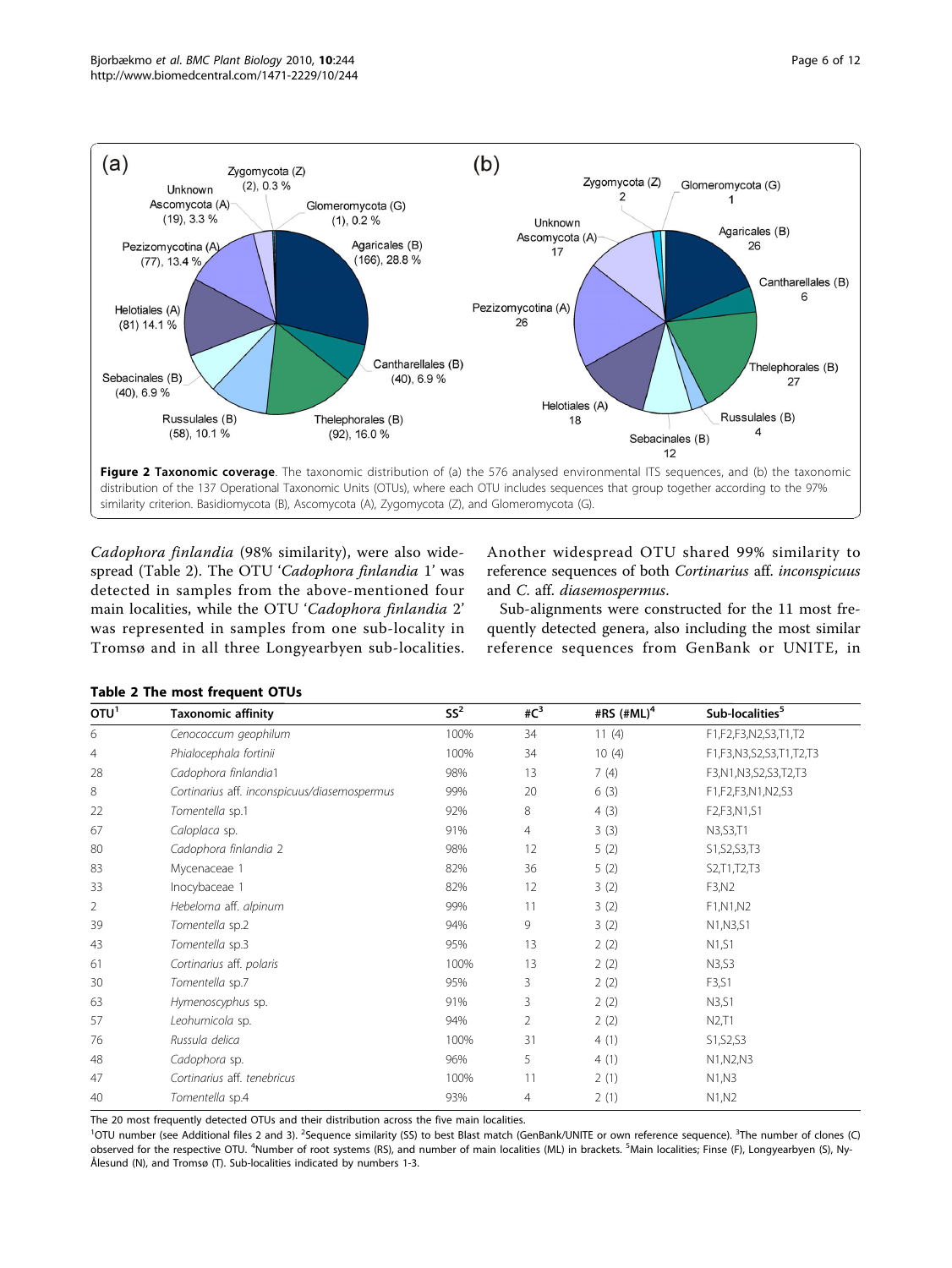addition to congeneric basidiocarp reference sequences. The resulting phylogenetic trees are presented in Additional file [4](#page-9-0), and show that many OTUs had a distinct geographic distribution.

#### Diversity and composition of OTUs

 $(a)$ 

50

The species-accumulation curves for the four main localities showed no sign of reaching an asymptote, nor did they show any latitudinal trend in richness of OTUs (Figure 3). Most OTUs were observed in Tromsø (49 OTUs), followed by Ny-Ålesund (45), Longyearbyen (37), and Finse (34). The average number of OTUs per root system was 8.2 in Tromsø followed by 7.5 in Ny-Ålesund, 6.2 in Longyearbyen, and 5.6 at Finse, which is a non-significant difference (ANOVA, p > 0.05). The extrapolated total species (T-S) curves further demonstrated a high degree of heterogeneity in the fungal communities, as none of them reached a plateau (Additional files [5](#page-9-0) and [6\)](#page-9-0). The estimated total richness of fungal OTUs, with 'sampling area' extrapolated to  $10^6$  root systems (24) clones from each) and randomisation by bootstrapping, resulted in estimation of 226  $(\pm 32)$  OTUs to occur in the Tromsø main locality, 229 ( $\pm$  28) in Ny-Ålesund, 177  $(\pm 28)$  in Longyearbyen, and 169  $(\pm 22)$  in Finse.

Overall, the GNMDS ordination axes were strongly correlated with the corresponding DCA axes and the

Finse

GNMDS ordination diagrams (data not shown) were visually similar to the DCA diagrams. Thus, only the DCA ordination results are presented (Figure [4\)](#page-7-0), which have the advantage over GNMDS that the axes are scaled in standard deviation (S.D) units [e.g. [[39\]](#page-10-0)]. In the DCA analysis based on similarity in composition of OTUs of the various plant root systems (Figure [4a\)](#page-7-0), only a weak geographical structuring can be observed along the two first DCA axes. The DCA analysis based on sub-localities (i.e. where incidence data from two plant root systems were pooled) displayed more distinct geographical structuring, which can be observed along the first two DCA axes (Figure [4b\)](#page-7-0). It is noteworthy that the sub-localities did not cluster according to a latitudinal gradient neither along DCA axis 1 nor along DCA axis 2.

The average number of shared OTUs between root systems was 1.17 within sub-localities, 1.06 between sub-localities, and 0.65 between main localities. The Venn diagrams in Figure [5](#page-7-0) displays the low number of overlapping OTUs between the three sub-localities from each main locality.

# **Discussion**

 $(b)$ 

50

# Observed diversity

Using a 97% cut-off during sequence clustering, a total of 137 OTUs were detected in the 24 root systems,

Longyearbyen



root systems (24 clones from each). The end points of each curve can be used for extrapolation about total species richness (see Additional file [6\)](#page-9-0), producing more realistic estimates than obtained by other non-parametrical methods.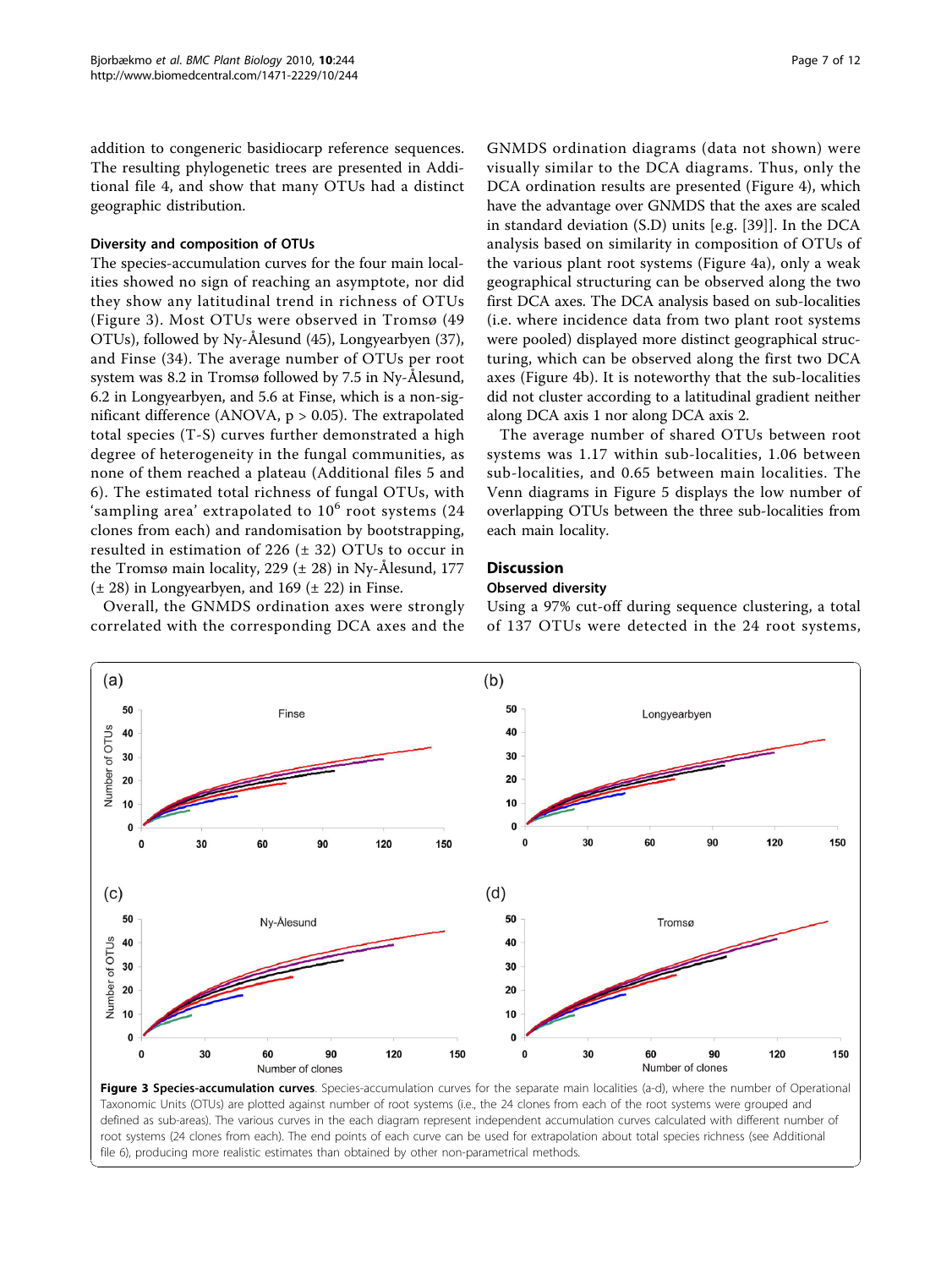<span id="page-7-0"></span>

systems cluster independent from their geographic origin. However, in plot (b) the sub-localities cluster together, demonstrating that the ECM community of D. octopetala is geographically structured at this geographic scale. In plot (a) the gradient length of DCA axis 1 (DCA1) is 5.60 standard deviation (S.D.) units, and the length of DCA axis 2 (DCA2) is 4.22 S.D. units. The eigenvalue of DCA1 is 0.663, and the eigenvalue of DCA2 is 0.593. In plot (b) the gradient length of DCA1 is 3.26 S.D. units, and DCA2 is 2.35 S.D. units. The eigenvalue of DCA1 is 0.541, and 0.380 of DCA2.

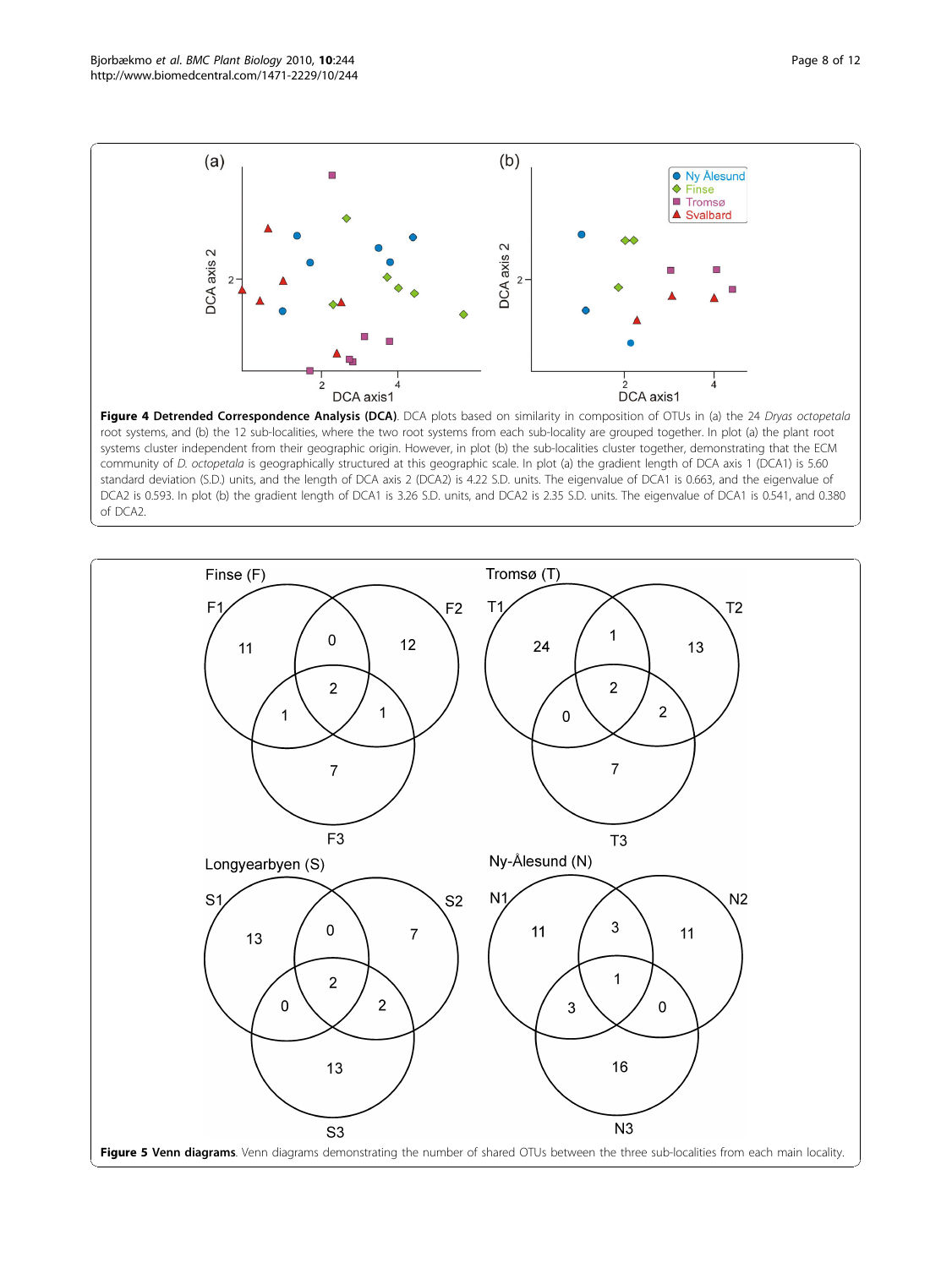which is significantly higher than what have been observed in earlier diversity surveys of root associated fungi in arctic-alpine plants and environments [[20,47](#page-10-0)[-52](#page-11-0)]. Harrington and Mitchell [\[53-55](#page-11-0)] conducted several studies of ECM fungi associated with D. octopetala populations in western Ireland by morphotyping root tips and subsequent ITS sequencing. They detected 34 ECM morphotypes, of which 11 were identified to species or genus. Using ITS2 and similar sequence clustering conditions as in our study, Ryberg et al [[21](#page-10-0)] observed 74 OTUs in 48 root systems of D. octoptala from Northern Sweden. The higher diversity detected in our study may be ascribed to the different sampling and molecular methodologies applied. For example, the applied clone based approach probably is more efficient in detecting the diverse array of fungi associated with the root systems compared to root tip morphotyping with subsequent sequencing. The latter approach often fails to identify many of the fungal symbionts [[56](#page-11-0),[57](#page-11-0)]. The observed non-asymptotical accumulation curves and the long tail of rare genotypes observed in our study demonstrate that the 24 sequences generated from each root system did not cover the entire diversity of root associated fungi of D. octopetala.

# Taxonomic coverage

Members of Basidiomycota were more frequent than those of Ascomycota in the root systems of D. octopetala, in particular in terms of the number of sequences. This difference was not as pronounced when counting the involved OTUs (Figure [2a,b\)](#page-5-0). This corroborates earlier observations that a small number of ECM species, in most cases basidiomycetes, are highly abundant and dominant [\[58](#page-11-0)]. Basidiomycetes are often represented by extensive fungal biomass in the form of thick ECM mantles and extraradical mycelium, while many ascomycetes may have thin mantles and a sparse amount of external mycelium [e.g., ECM of Cadophora finlandia; [[59](#page-11-0)]], or they may be present as endophytes. This is in accordance with the most commonly detected taxonomic groups in this study being ECM genera of Basidiomycota that produce an extensive amount of external hyphae, such as Hebeloma [\[60](#page-11-0)], Inocybe [\[61](#page-11-0)], Tomentella [[62\]](#page-11-0), and Cortinarius [\[63\]](#page-11-0).

A high number of ITS sequences and OTUs had taxonomical affinities to order Thelephorales. This fungal group was also one of the most frequently detected in a survey of ECM fungi associated with *D. octopetala* and Salix reticulata in Northern Sweden [[21\]](#page-10-0). This suggests that these fungi are of special importance in the fungal communities associated with D. octopetala in arctic and alpine environments. The hyphal cell walls of the Thelephorales are generally melanised, which has been hypothesised to be an adaptation to resist attack from antagonistic fungi and fungivorous soil fauna, and to protect hyphae from extreme temperatures and drought. Melanised hyphae may also play a significant role in the fungus' persistence from year to year [[64,65](#page-11-0)]. Interestingly, a high number of sequences with affinity to Thelephorales were observed in samples from the northernmost localities (Longyearbyen and Ny-Ålesund on Svalbard). It is noteworthy that most of the matches against reference sequences were quite low (typically 91- 95% identity, with query coverage 99-100%), indicating that the arctic-alpine Thelephorales represent an unexplored group of fungi.

A striking feature emerging from studies of a wide array of plants that are growing in arctic and alpine environments is the extensive occurrence of dark septate endophytic (DSE) fungi in their roots [e.g., [[2,20,](#page-10-0)[52](#page-11-0),[66-68\]](#page-11-0)], which are also characterized by melanised cell walls. DSE fungi were among the most frequently detected ascomycetes in our study. These included Phialocephala fortinii, Cadophora finlandia, and Leptodontidium orchidicola, fungi that might have a mycorrhizal and beneficial function in these habitats [[67,69](#page-11-0)]. Phialocephala fortinii was detected in all main localities (10 of the 24 root systems) and has been recognized as one of the most abundant DSE in roots of conifers and ericaceous plants in heathlands, forests, and alpine ecosystems [e.g., [\[52,70-74\]](#page-11-0)]. Two different OTUs with close affinity to Cadophora finlandia were observed. Cadophora finlandia forms characteristic melanised ECM morphotypes [[59\]](#page-11-0), and has frequently been observed in harsh habitats [e.g., on metal polluted or burnt sites; [\[74\]](#page-11-0)].

Our study also corroborates the view that the Cenococcum geophilum complex, another melanised ECM fungus, is widespread and frequent in arctic and alpine environments [\[4,6,47-50](#page-10-0)]. This species was the most frequently encountered OTU, and was observed in about half of the root systems from all main localities.

The high occurrence and diversity of melanised fungi found in the present study indicate that they hold an important ecological function as associated with D. octopetala in arctic-alpine environments.

#### Composition and distribution of OTUs

Even at a local scale (within sub-localities) there was little overlap in fungal OTUs across root systems, indicating high spatial heterogeneity. This finding is in agreement with earlier studies where community composition has been shown to be highly variable and patchily distributed at fine scales [\[75](#page-11-0)-[77](#page-11-0)]. The ordination analysis of the 24 plant root systems (Figure [4a](#page-7-0)) further underlines the high degree of spatial heterogeneity, as little grouping of root systems according to locality was observed. Neither the species-accumulation curves, nor the extrapolated total species richness curves, showed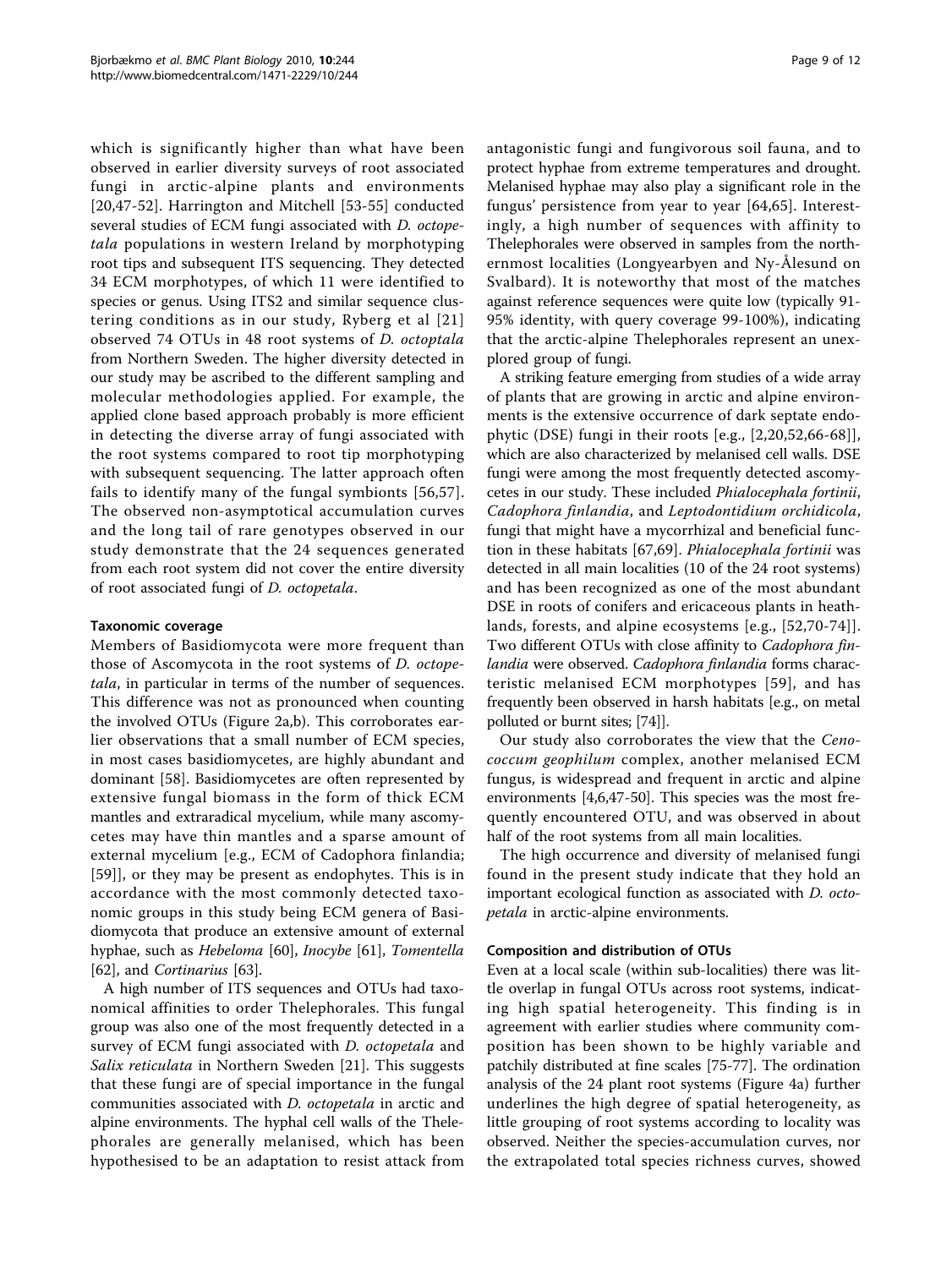<span id="page-9-0"></span>any sign of reaching an asymptote, which also suggests a high spatial heterogeneity. A possible explanation for the high spatial heterogeneity is that plant root systems, as well as the fungal mycelium, are three dimensional, displaying a fractal-like geometric structure, and that the associated biotic factors such as soil microbes, and abiotic factors such as minerals, nutrient, and water supply, also usually vary at microscales in the soil, both spatially and temporally [\[2](#page-10-0),[5,](#page-10-0)[58,78](#page-11-0)]. Due to the high complexity of the root system and the associated environmental factors, there are potentially a high number of microniches. This could explain the high fungal diversity and the high degree of spatial turnover in fungal communities observed at the different geographic levels. However, it must be emphasised that a higher sampling intensity is necessary to finally conclude on this matter.

There was no decrease in number of OTUs with increasing latitude, which contrasts the general pattern observed in other organisms groups [[79\]](#page-11-0) such as benthic marine invertebrates [[80\]](#page-11-0), birds [[81,82](#page-11-0)], mammals [[83,84\]](#page-11-0), plants [\[85,86\]](#page-11-0), and foliar fungal endophytes [\[87](#page-11-0)]. Arctic-alpine soils seem unexpectedly rich in diversity of microorganisms compared to their depauperate plant communities [[4](#page-10-0),[15\]](#page-10-0). There are even some indications that microbial diversity in some cases is higher in the arctic than in boreal soils [[88,89\]](#page-11-0). Hence, the belowground diversity of root-associated fungi may not follow the same latitudinal trend as the aboveground diversity.

In spite of the high heterogeneity and species turnover even at small scales, there seems to be a slight geographical structuring of the composition of fungal OTUs in the D. octopetala root systems at a larger geographical scale, as demonstrated by the ordination analysis of sublocalities (each including two analysed root systems; Figure [4b](#page-7-0)). In line with this, root systems within the same main localities and sub-localities had more OTUs in common compared to root systems compared across the main localities. The underlying cause for the geographic structuring at larger spatial scales is likely that some OTUs have a distinct biogeographical structure, as can be seen in some of the phylogenetic trees of selected taxonomic groups (Additional file 4). Some OTUs were only recorded from Svalbard (in multiple root systems), including several OTUs with affinity to Thelephorales. These OTUs (and many more, see Additional file 4) could be examples of fungi with a distinct arctic affiliation. There was no latitudinal trend in the ordination plot among the main localities, indicating that other factors than those associated with latitude structure the root associated fungal community of D. octopetala at a larger geographic scale. As highlighted by Bruns [[5\]](#page-10-0), almost 15 years ago, the factors which control and structure fungal diversity at a global, regional, and even single-root level, still remain a subject of debate. While

overall diversity is thought to be important to ecosystem functioning, the functional significance of individual taxa is very poorly understood [\[77](#page-11-0)], but the high species richness of mycorrhiza in many ecosystems suggests a high level of functional heterogeneity may occur, even at the local scale [[90\]](#page-11-0).

#### Conclusions

This study demonstrates that a phylogenetically diverse array of fungi is associated with roots of the arctic-alpine plant Dryas octopetala. Both the non-asymptotic speciesaccumulation curves, the disparity between observed and estimated species richness, and the fact that most OTUs were detected only once, suggest that the species richness is even higher than recorded here, and that many fungal species remain undetected. Noteworthy, we observed no decrease in fungal species richness in the Arctic. A weak spatial structuring of the composition of OTUs was observed, which would probably have been more pronounced with a higher sampling intensity.

#### Additional material

[Additional file 1: L](http://www.biomedcentral.com/content/supplementary/1471-2229-10-244-S1.DOC)ist of basidiocarps used as reference sequences. [Additional file 2: L](http://www.biomedcentral.com/content/supplementary/1471-2229-10-244-S2.DOC)ist of all unique sequences with their best matches in GenBank/UNITE/basidiocarp reference sequences. [Additional file 3: L](http://www.biomedcentral.com/content/supplementary/1471-2229-10-244-S3.DOC)ist of all detected OTUs. [Additional file 4: P](http://www.biomedcentral.com/content/supplementary/1471-2229-10-244-S4.DOC)hylogenetic trees of 11 prevalent taxonomic groups. [Additional file 5: O](http://www.biomedcentral.com/content/supplementary/1471-2229-10-244-S5.DOC)bserved and estimated number of OTUs. [Additional file 6: E](http://www.biomedcentral.com/content/supplementary/1471-2229-10-244-S6.DOC)xtrapolated total species (T-S) curves.

#### Acknowledgements

Cecilie Mathiesen is acknowledged for help with the molecular analyses. UNIS at Svalbard, Finse Research Station and Bioforsk Tromsø are acknowledged for allowing us to use their laboratory facilities, Vegar Bakkestuen for help with the ordination analyses, Surendra Kumar for help with bioinformatics, Marie Davey for proof reading, three anonymous reviewers for helpful comments, and Andy Taylor for constructive advices. The nature management authorities at Svalbard are acknowledged for allowing us sample plant material. The University of Oslo is acknowledged for financial support and the Norwegian Polar Institute for a travel grant to AB.

#### Author details

<sup>1</sup>Microbial Evolution Research Group (MERG), Department of Biology, University of Oslo, P.O. Box 1066 Blindern, N-0316 Oslo, Norway. <sup>2</sup>Centre for Ecological and Evolutionary Synthesis (CEES), Department of Biology, University of Oslo, P.O. Box 1066 Blindern, N-0316 Oslo, Norway. <sup>3</sup>Marine Biology, Department of Biology, University of Oslo, P.O. Box 1066 Blindern, N-0316 Oslo, Norway. <sup>4</sup>Kits van Waveren Foundation, Nationaal Herbarium Nederland, Universiteit Leiden, P.O. Box 9514, 2300 RA Leiden, Nederland.

#### Authors' contributions

HK, MFMB and AB planned and coordinated the study. MFMB, AB, KH, JG and HK collected the study material and MFMB, TC, KIU, JG and HK conducted the molecular and statistical analyses. MFMB, TC and HK drafted the manuscript. All authors commented upon the manuscript and approved the final manuscript.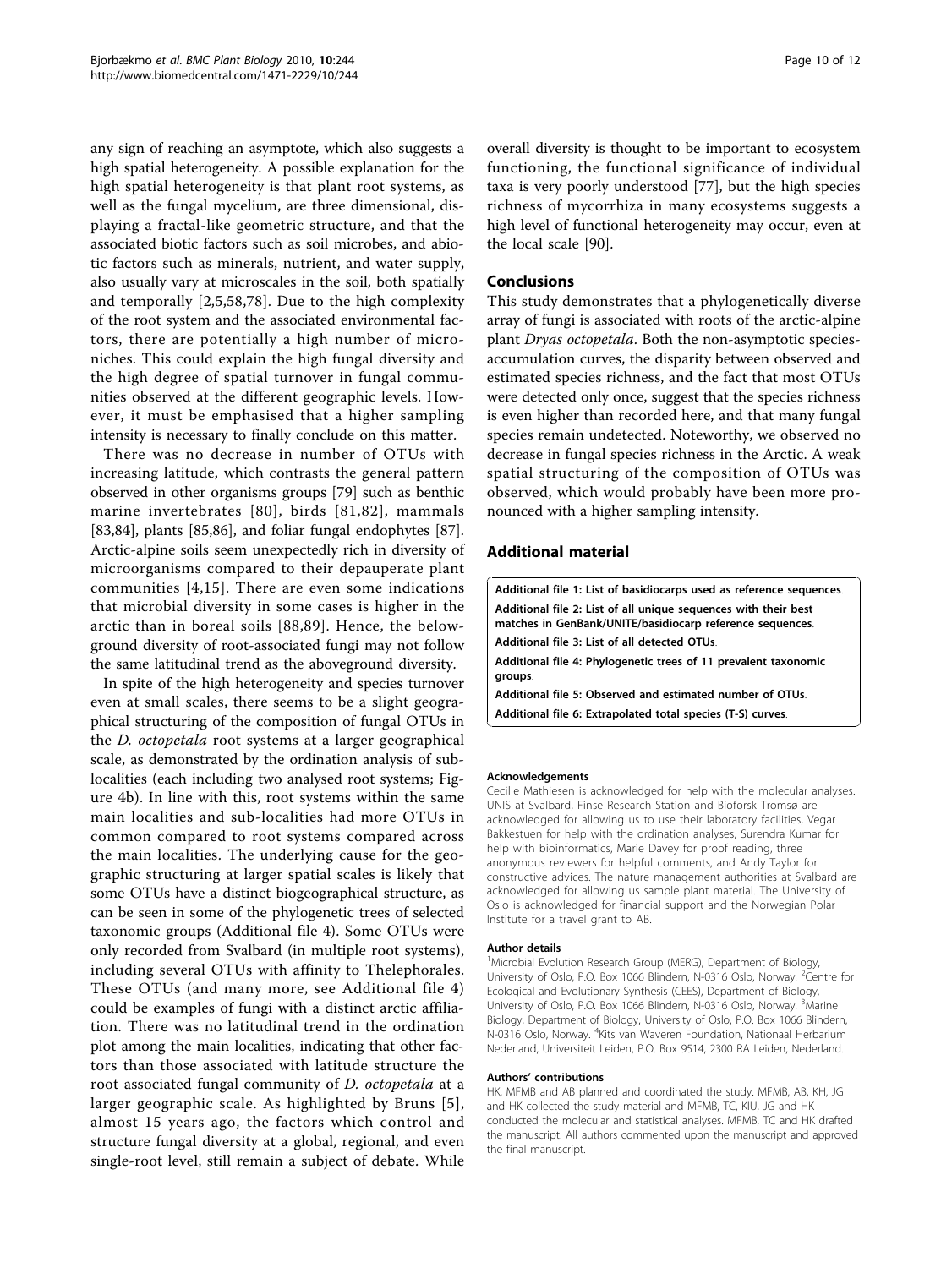<span id="page-10-0"></span>Received: 7 July 2010 Accepted: 11 November 2010 Published: 11 November 2010

#### References

- 1. Chapin FS, Körner CH: Patterns, causes, changes, and consequences of biodiversity in arctic and alpine ecosystems. In Arctic and alpine biodiversity. Edited by: Chapin FS and CH Körner. Springer-Verlag Berlin Heidelberg; 1995:313-320.
- 2. Smith SE, Read DJ: Mycorrhizal symbiosis. UK, London: Academic Press;, Third 2008.
- Hobbie JE, Hobbie EA: [N-15 in symbiotic fungi and plants estimates](http://www.ncbi.nlm.nih.gov/pubmed/16676524?dopt=Abstract) [nitrogen and carbon flux rates in Arctic tundra.](http://www.ncbi.nlm.nih.gov/pubmed/16676524?dopt=Abstract) Ecology 2006, 87(4):816-822.
- 4. Gardes M, Dahlberg A: Mycorrhizal diversity in arctic and alpine tundra: An open question. New Phytologist 1996, 133(1):147-157.
- 5. Bruns TD: Thoughts on the processes that maintain local speciesdiversity of ectomycorrhizal fungi. Plant and Soil 1995, 170(1):63-73.
- Trowbridge J, Jumpponen A: [Fungal colonization of shrub willow roots at](http://www.ncbi.nlm.nih.gov/pubmed/14530929?dopt=Abstract) [the forefront of a receding glacier.](http://www.ncbi.nlm.nih.gov/pubmed/14530929?dopt=Abstract) Mycorrhiza 2004, 14(5):283-293.
- 7. Cazares E, Trappe JM, Jumpponen A: [Mycorrhiza-plant colonization](http://www.ncbi.nlm.nih.gov/pubmed/15772815?dopt=Abstract) [patterns on a subalpine glacier forefront as a model system of primary](http://www.ncbi.nlm.nih.gov/pubmed/15772815?dopt=Abstract) [succession.](http://www.ncbi.nlm.nih.gov/pubmed/15772815?dopt=Abstract) Mycorrhiza 2005, 15(6):405-416.
- 8. Jumpponen A: Soil fungal community assembly in a primary successional glacier forefront ecosystem as inferred from rDNA sequence analyses. New Phytologist 2003, 158(3):569-578.
- 9. Jumpponen A, Trappe JM, Cazares E: [Occurrence of ectomycorrhizal fungi](http://www.ncbi.nlm.nih.gov/pubmed/11968946?dopt=Abstract) [on the forefront of retreating Lyman Glacier \(Washington, USA\) in](http://www.ncbi.nlm.nih.gov/pubmed/11968946?dopt=Abstract) [relation to time since deglaciation.](http://www.ncbi.nlm.nih.gov/pubmed/11968946?dopt=Abstract) Mycorrhiza 2002, 12(1):43-49.
- 10. Toljander JF, Eberhardt U, Toljander YK, Paul LR, Taylor AFS: [Species](http://www.ncbi.nlm.nih.gov/pubmed/16684245?dopt=Abstract) [composition of an ectomycorrhizal fungal community along a local](http://www.ncbi.nlm.nih.gov/pubmed/16684245?dopt=Abstract) [nutrient gradient in a boreal forest.](http://www.ncbi.nlm.nih.gov/pubmed/16684245?dopt=Abstract) New Phytologist 2006, 170(4): 873-883.
- 11. Gaston KJ: [Global patterns in biodiversity.](http://www.ncbi.nlm.nih.gov/pubmed/10821282?dopt=Abstract) Nature 2000, 405(6783):220-227.
- 12. Pianka ER: Latitudinal gradients in species diversity a review of concepts. American Naturalist 1966, 100(910):33-46.
- 13. Pianka ER: Latitudinal gradients in species-diversity. Trends in Ecology & Evolution 1989, 4(8):223-223.
- 14. Willig MR, Kaufman DM, Stevens RD: Latitudinal gradients of biodiversity: Pattern, process, scale, and synthesis. Annual Review of Ecology Evolution and Systematics 2003, 34:273-309.
- 15. Allen EB, Allen MF, Helm DJ, Trappe JM, Molina R, Rincon E: Patterns and regulation of mycorrhizal plant and fungal diversity. Plant and Soil 1995, 170:47-62.
- 16. Olsson PA, Eriksen BE, Dahlberg A: Colonization by arbuscular mycorrhizal and fine endophytic fungi in herbaceous vegetation in the Canadian High Arctic. Canadian Journal of Botany-Revue Canadienne De Botanique 2004, 82(11):1547-1556.
- 17. Walker MD, Walker DA, Auerbach NA: Plant communities of a tussock tundra landscape in the Brooks Range Foothills, Alaska. Journal of Vegetation Science 1994, 5(6):843-866.
- 18. Gulden G, Torkelsen A-E: Part 3. Fungi I. Basidiomycota: Agaricales, Gasteromycetales, Aphyllophorales, Exobasidiales, Dacrymycetales and Tremellales. A catalogue of Svalbards plants, fungi, algae and cyanobacteria 1996, 173-206.
- 19. Høiland K: Studies of ectomycorrhiza on Svalbard. Agarica 1998, 15(24/ 25):133-147.
- 20. Väre H, Vestberg M, Eurola S: Mycorrhiza and root-associated fungi in Spitsbergen. Mycorrhiza 1992, 1(3):93-104.
- 21. Ryberg M, Larsson E, Molau U: Ectomycorrhizal Diversity on Dryas octopetala and Salix reticulata in an Alpine Cliff Ecosystem. Arctic Antarctic and Alpine Research 2009, 41(4):506-514.
- 22. Kõljalg U, Larsson KH, Abarenkov K, Nilsson RH, Alexander IJ, Eberhardt U, Erland S, Hoiland K, Kjoller R, Larsson E, Pennanen T, Sen R, Taylor AFS, Tedersoo L, Vralstad T, Ursing BM: [UNITE: a database providing web-based](http://www.ncbi.nlm.nih.gov/pubmed/15869663?dopt=Abstract) [methods for the molecular identification of ectomycorrhizal fungi.](http://www.ncbi.nlm.nih.gov/pubmed/15869663?dopt=Abstract) New Phytologist 2005, 166(3):1063-1068.
- 23. Altschul SF, Madden TL, Schaffer AA, Zhang JH, Zhang Z, Miller W, Lipman DJ: [Gapped BLAST and PSI-BLAST: a new generation of protein](http://www.ncbi.nlm.nih.gov/pubmed/9254694?dopt=Abstract) [database search programs.](http://www.ncbi.nlm.nih.gov/pubmed/9254694?dopt=Abstract) Nucleic Acids Research 1997, 25(17):3389-3402.
- 24. Murray MG, Thompson WF: [Rapid isolation of high molecular-weight](http://www.ncbi.nlm.nih.gov/pubmed/7433111?dopt=Abstract) [plant DNA.](http://www.ncbi.nlm.nih.gov/pubmed/7433111?dopt=Abstract) Nucleic Acids Research 1980, 8(19):4321-4325.
- 25. Gardes M, Bruns TD: [ITS primers with enhanced specificity for](http://www.ncbi.nlm.nih.gov/pubmed/8180733?dopt=Abstract) [basidiomycetes - application to the identification of mycorrhizae and](http://www.ncbi.nlm.nih.gov/pubmed/8180733?dopt=Abstract) [rusts.](http://www.ncbi.nlm.nih.gov/pubmed/8180733?dopt=Abstract) Molecular Ecology 1993, 2(2):113-118.
- 26. White TJ, Bruns T, Lee S, Taylor J: Amplification and direct sequencing of fungal ribosomal RNA genes for phylogenetics. In PCR protocols: a guide to methods and applications. Edited by: Innis MA, et al. Academic Press: San Diego, CA, USA; 1990:315-322.
- 27. Hall TA: [BioEdit: a user-friendly biological sequence alignment editor and](http://www.ncbi.nlm.nih.gov/pubmed/10780396?dopt=Abstract) [analysis program for Windows 95/98/NT.](http://www.ncbi.nlm.nih.gov/pubmed/10780396?dopt=Abstract) Nucleic Acids Symposium Series  $1999$ ,  $41 \cdot 95 - 98$ .
- 28. Thornhill DJ, Lajeunesse TC, Santos SR: [Measuring rDNA diversity in](http://www.ncbi.nlm.nih.gov/pubmed/17995924?dopt=Abstract) [eukaryotic microbial systems: how intragenomic variation, pseudogenes,](http://www.ncbi.nlm.nih.gov/pubmed/17995924?dopt=Abstract) [and PCR artifacts confound biodiversity estimates.](http://www.ncbi.nlm.nih.gov/pubmed/17995924?dopt=Abstract) Molecular Ecology 2007, 16(24):5326-5340.
- 29. Popp M, Oxelman B: [Inferring the history of the polyploid](http://www.ncbi.nlm.nih.gov/pubmed/11527472?dopt=Abstract) Silene aegaea [\(Caryophyllaceae\) using plastid and homoeologous nuclear DNA](http://www.ncbi.nlm.nih.gov/pubmed/11527472?dopt=Abstract) [sequences.](http://www.ncbi.nlm.nih.gov/pubmed/11527472?dopt=Abstract) Molecular Phylogenetics and Evolution 2001, 20(3):474-481.
- 30. Swofford DL: PAUP\* Phylogenetic Analysis Using Parsimony (and other methods). Sinauer Associates: Sunderland, MA;2002.
- 31. Goloboff PA, Farris JS, Nixon KC: TNT, a free program for phylogenetic analysis. Cladistics 2008, 24(5):774-786.
- 32. Hill MO, Gauch HG: Detrended correspondence analysis: an improved ordination technique. Vegetatio 1980, 42(1-3):47-58.
- 33. Hill MO: DECORANA. A fortran program for detrended correspondence analysis and reciprocal averaging. Cornell University, Ithaca: New York: 1979.
- 34. Kruskal JB: Multidimensional scaling by optimizing goodness of fit to a nonmetric hypothesis. Psychometrika 1964, 29(1):1-27.
- 35. Kruskal JB: Nonmetric multidimensional scaling: a numerical method. Psychometrika 1964, 29(2):115-129.
- 36. Økland T, Bakkestuen V, Okland RH, Eilertsen O: Changes in forest understorey vegetation in Norway related to long-term soil acidification and climatic change. Journal of Vegetation Science 2004, 15(4):437-448.
- 37. Oksanen J, Kindt R, Legendre P, O'Hara B: Package "Vegan". University of Oulu, Oulu 2007.
- 38. R-Development-Core-Team: R: A language and environment for statistical computing. R Foundation for Statistical Computing, Vienna, Austria 2006 [<http://www.R-project.org>].
- 39. Økland RH: Vegetation ecology: theory, methods and applications with reference to Fennoscandia. Sommerfeltia 1990, , Suppl. 1: 1-233.
- 40. Sørensen T: A method of establishing groups of equal amplitude in plant society based on similarity of species content. Det Kongelige Danske Videnskap Selskap 1948, 5:1-34.
- 41. ESRI Inc: ArcView GIS 3.3. Environmental Systems Research Institute Inc., Redlands, CA; 1999.
- 42. Ugland KI, Gray JS, Ellingsen KE: The species-accumulation curve and estimation of species richness. Journal of Animal Ecology 2003, 72(5):888-897.
- 43. Colwell RK, Coddington JA: Estimating terrestrial biodiversity through extrapolation. Philosophical Transactions of the Royal Society of London Series B-Biological Sciences 1994, 345(1311):101-118.
- 44. Colwell RK, Mao CX, Chang J: Interpolating, extrapolating, and comparing incidence-based species accumulation curves. Ecology 2004, 85(10):2717-2727.
- Chao A: Nonparametric-estimation of the number of classes in a population. Scandinavian Journal of Statistics 1984, 11(4):265-270.
- 46. Ugland KI, Gray JS: Estimation of species richness: analysis of the methods developed by Chao and Karakassis. Marine Ecology-Progress Series 2004, 284:1-8.
- 47. Muhlmann O, Peintner U: Ectomycorrhiza of [Kobresia myosuroides](http://www.ncbi.nlm.nih.gov/pubmed/18679725?dopt=Abstract) at a [primary successional glacier forefront.](http://www.ncbi.nlm.nih.gov/pubmed/18679725?dopt=Abstract) Mycorrhiza 2008, 18(6-7):355-362.
- 48. Muhlmann O, Peintner U: [Mycobionts of](http://www.ncbi.nlm.nih.gov/pubmed/18365257?dopt=Abstract) Salix herbacea on a glacier [forefront in the Austrian Alps.](http://www.ncbi.nlm.nih.gov/pubmed/18365257?dopt=Abstract) Mycorrhiza 2008, 18(4):171-180.
- 49. Muhlmann O, Bacher M, Peintner U: [Polygonum viviparum](http://www.ncbi.nlm.nih.gov/pubmed/18064497?dopt=Abstract) mycobionts on [an alpine primary successional glacier forefront.](http://www.ncbi.nlm.nih.gov/pubmed/18064497?dopt=Abstract) Mycorrhiza 2008, 18(2):87-95.
- 50. Sønstebø JH: Molecular ecology of ectomycorrhizal fungi on Bistorta vivipara (L.) Gray in four alpine tundra communities. Cand scient thesis Department of Biology, University of Oslo; 2002, 59.
- 51. Clemmensen KE, Michelsen A: Integrated long-term responses of an arctic-alpine willow and associated ectomycorrhizal fungi to an altered